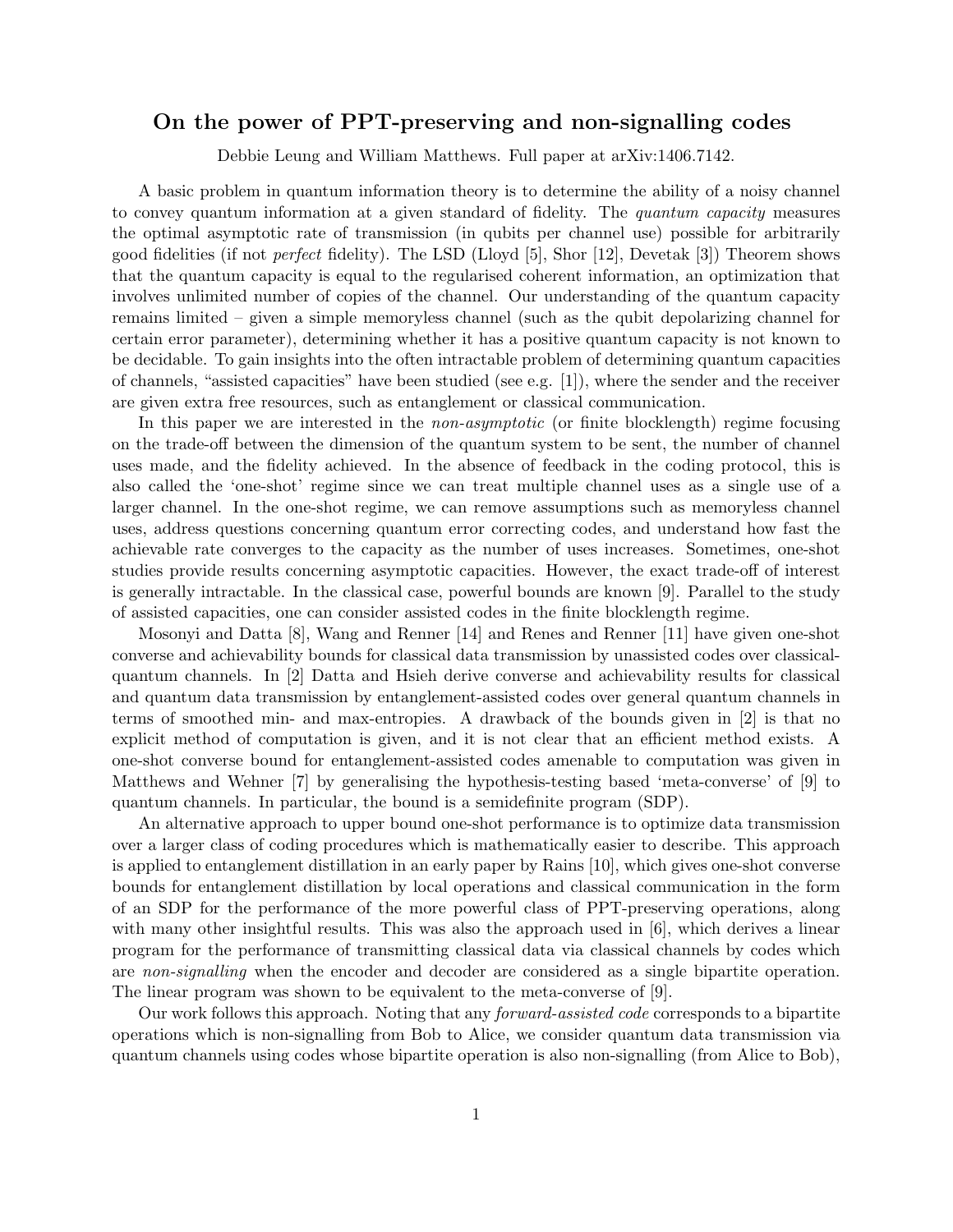PPT-preserving or both. We derive one-shot correspondences that allow our results to be viewed as extensions to results in [7] and [10]. Our main technical contribution is a simple semidefinite programs (SDPs) for the optimal channel fidelity of codes which are non-signalling, PPT-preserving, or both. These provide upper bounds on the fidelity of operationally defined classes of codes via the inclusions shown in Figure 1.

**Theorem 1.** Let  $N_{A'B}$  be the Choi operator for the channel operation  $N_{B\leftarrow A'}$ . There is a forwardassisted code of size K, average channel input  $\rho_{A'}$  and channel fidelity  $f_c$  for  $N_{\rm B\leftarrow A'}$  which is PPT preserving and/or non-signalling from Alice to Bob if and only if there exists an operator  $\Lambda_{A/B}$  such that

$$
f_c = \text{Tr} \, N_{A'B}^T \Lambda_{A'B}, \quad \Lambda_{A'B} \le \rho_{A'} \mathbb{1}_B, \quad \Lambda_{A'B} \ge 0 \tag{1}
$$

$$
\mathbf{NS} : \Lambda_{\mathbf{B}} = \mathbb{1}_{\mathbf{B}} / K^2
$$
 (2)

$$
\mathbf{PPTp}: \begin{cases} \mathbf{t}_{\mathrm{B}\leftarrow\mathrm{B}}[\Lambda_{\mathrm{A}^{\prime}\mathrm{B}}] \ge -\rho_{\mathrm{A}^{\prime}}\mathbb{1}_{\mathrm{B}}/K, \\ \mathbf{t}_{\mathrm{B}\leftarrow\mathrm{B}}[\Lambda_{\mathrm{A}^{\prime}\mathrm{B}}] \le \rho_{\mathrm{A}^{\prime}}\mathbb{1}_{\mathrm{B}}/K. \end{cases} \tag{3}
$$

Optimising  $f_c$  subject to the constraints on line (1) and one or both of constraints (2) and (3), is an SDP. We also give the dual SDPs, for which any feasible point provides an upper bound on the fidelity.

We compare our SDP for the optimal channel fidelity for non-signalling codes with an earlier upper bound for entanglement-assisted codes (derived with different techniques in [7] for the success probability of classical data transmission). Surprisingly, our new bound, which applies to a larger class of codes, is at least as tight as the old bound. Furthermore, from the asymptotic analysis of the earlier bound [7], we obtain a new asymptotic result for memoryless noisy channels: that the more powerful class of non-signalling codes yield the same capacity as entanglement-assisted codes.

We also study the optimal channel fidelity for codes which are only PPT-preserving, deriving connections between PPT-preserving codes and PPT-preserving entanglement distillation scheme studied by Rains in [10]. We show that Rains' SDP for the fidelity of PPT-preserving



Figure 1: The relationship between various subclasses of forward-assisted codes: PPT-preserving codes PPTp; forward-Horodecki-assisted codes FHA; forward-classical-assisted codes FCA; unassisted codes UA; entanglement-assisted codes EA; nonsignalling codes NS;

entanglement distillation provides lower bounds on the fidelity of the PPT-preserving codes. We also show that for certain special channels Rains' SDP coincides with our SDP for the fidelity of PPT-preserving codes.

Applying our SDPs to a concrete example, we compute the fidelity for codes that are PPTpreserving, non-signalling or both, over the Werner-Holevo channels for blocklengths up to 120. The results demonstrate that codes which satisfy both constraints can be strictly less powerful than codes that satisfy either one of the constraints. Thus combining the PPT-preserving and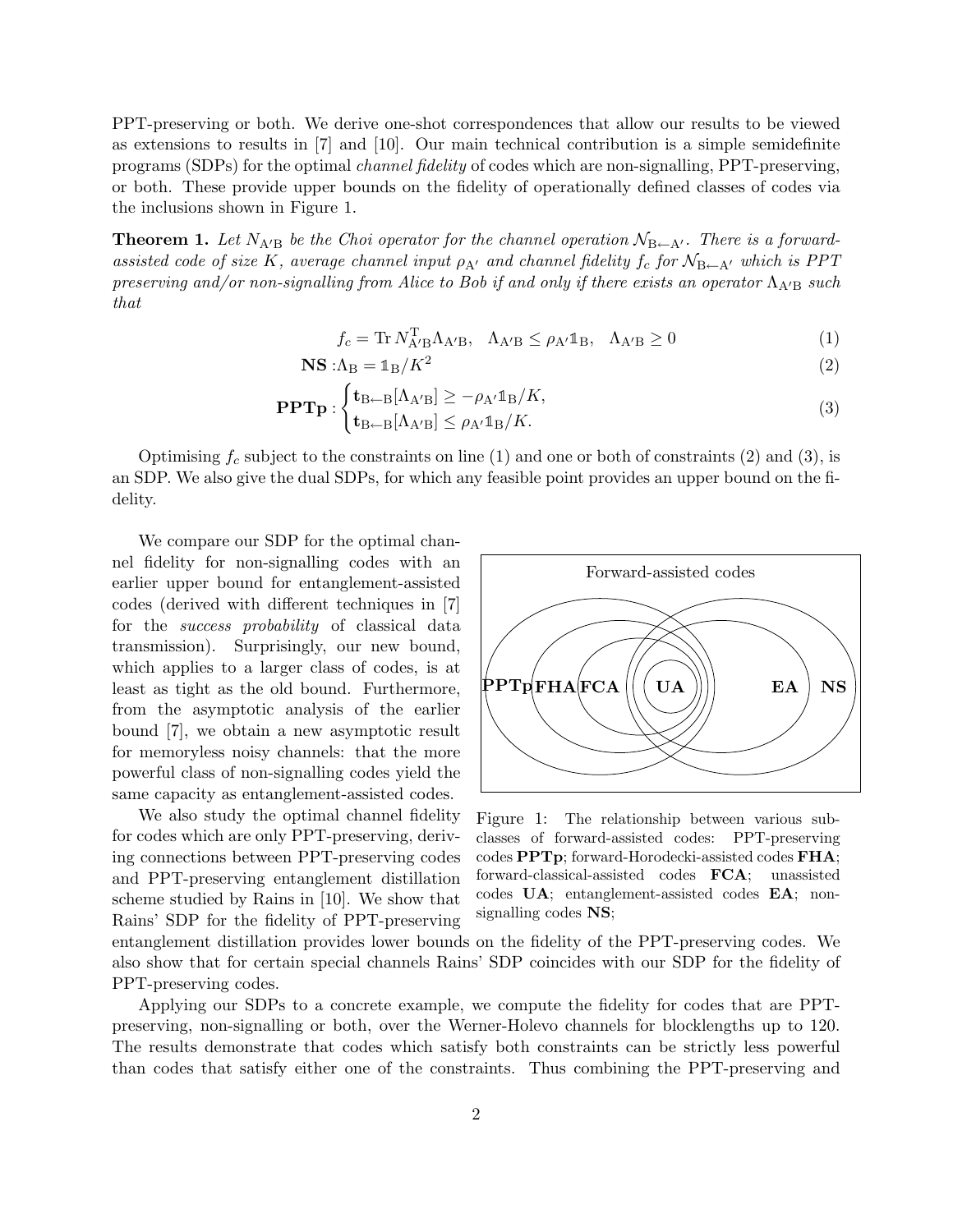

Figure 2: The logarithm (base-two) of the optimal channel fidelity for non-signalling, PPT-preserving codes of size  $K_n = \lfloor 2^{rn} \rfloor$ for *n* uses of the three-dimensional Werner-Holevo channel at rates  $r = \log(5/2 - 1/20)$ (circles) and  $r = \log(5/2 - 1/40)$  (squares).



Figure 3: The optimal channel fidelity for sending the state of a K-dimensional system over two-uses of the three-dimensional Werner-Holevo channel using a code which is (i) non-signalling (yellow diamonds), (ii) PPT-preserving (red squares) (iii) both nonsignalling and PPT-preserving (blue circles).

non-signalling constraints provides strictly stronger upper bounds for unassisted communication, at least for finite block-lengths. The results suggest that this improvement may even persist in the asymptotic regime.

For  $d \geq 3$ , the d-dimensional Werner-Holevo channel is anti-degradable and therefore has no quantum capacity. Furthermore, the results of Duan, Severini and Winter [4] imply that it has no entanglement-assisted zero-error classical capacity. Despite this, our results and Rains' [10] imply that PPT-preserving codes enable zero-error quantum communication over the channel at rate  $\log(d+2)/d$ . Surprisingly, even codes which are both non-signalling and PPT-preserving allow perfect transmission of one qubit over two uses of three-dimensional Werner-Holevo channel (see Figure 3). We discuss the relationship of this phenomenon to the superactivation of quantum capacity [13]. Our result could be considered a form of superactivation, since neither the channel nor the code involved has quantum capacity, yet their combination can communicate quantum data perfectly. However, we do not know whether the code can be implemented by local operations and forward communication over a channel with no quantum capacity. If it could be, then our result would demonstrate a very strong version of superactivation in the sense of [13], where two *channels* with no quantum capacity could be used together to transmit quantum information *perfectly*.

Since any operation which is non-signalling from Bob to Alice can be implemented by forward communication from Alice to Bob, it might be tempting to conjecture that any PPT-preserving operation which is non-signalling from Bob to Alice can be implemented by communication over a PPT-binding channel from Alice to Bob. We show, via an example, this is not the case, but the possibility of the strong form of superactivation remains open.

## References

[1] Charles H. Bennett, Igor Devetak, Peter W. Shor, and John A. Smolin. Inequalities and separations among assisted capacities of quantum channels. *Phys. Rev. Lett.*, 96:150502, Apr